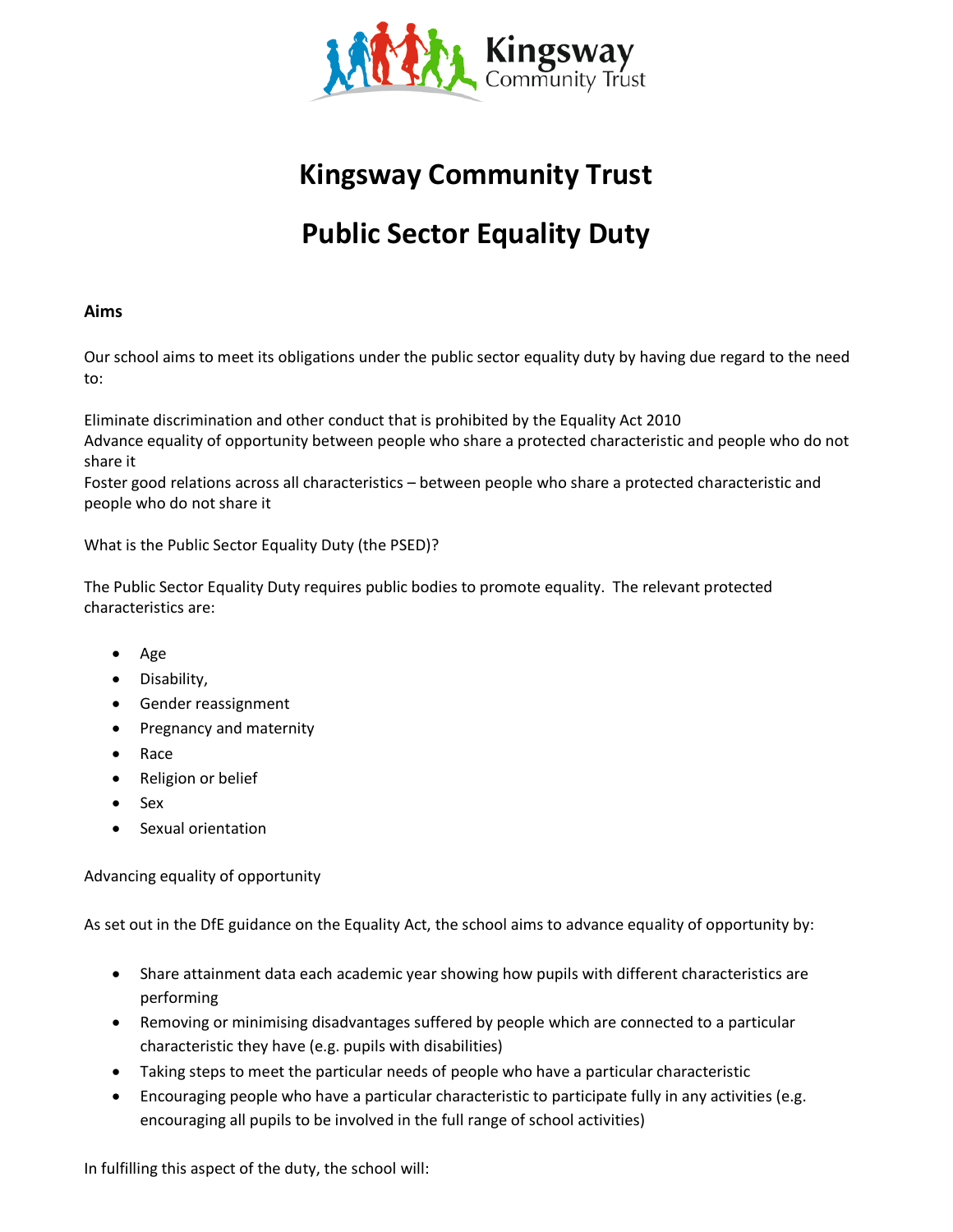- Analyse data to determine strengths and areas for improvement. Implement actions in response.
- Make evidence available identifying improvements for specific groups (e.g. declines in incidents of homophobic language being used)

#### **1. What the Trust is doing to eliminate discrimination, harassment and victimisation and any other conduct prohibited by the Equality Act 2010.**

- Conduct prohibited by the Equality Act 2010 is detailed in the Trust Equality policy which is available to all members of the Trust community through a variety of sources;
- The Trust's Equality Policy and equality issues in the Trust are monitored by a nominated member of the Trust Board, by the Executive Headteacher and by the Head of School
- The Trust provides training to staff and Trustees/Governors about their responsibilities under the Act and about equality issues.
- The Trust will make reasonable adjustments to the school environment and make activities as accessible and welcoming as possible for pupils, staff and visitors to the school;
- By planning ahead, all schools will ensure where reasonably possibly that all pupils are able to take part in all the activities in school including extracurricular activities and any residential visits.
- The Trust takes seriously the need to consider equality implications whenever policies and procedures are developed, adapted and reviewed and whenever significant decisions are made about the day to day life of the school.
- Equality considerations are taken into account in all Trust policies. The main policies that deal with equality of opportunity are
	- o British values
	- o Accessibility plan
	- o Equality policy
	- o SEND policy
	- o Behaviour Policy
	- o Anti bullying Policy
	- o Religious Education Policy
	- o Curriculum Intent 2021
- Bullying and prejudice related incidents are carefully monitored and dealt with effectively;
- The Trust will ensure that all appointment panels give due regard to equality issues so that no one is discriminated against when it comes to recruitment, promotion or training opportunities. The Trust will ensure that job applicants are not asked health related questions in accordance with the Act and the Trust's Equality Policy unless they related to an intrinsic function of the work they do. The Trust will ensure that reasonable adjustments are made to the interview/recruitment process as necessary;
- The Trust will consider any possible indirectly discriminatory effect of its practices when considering requests for contractual variations. Requests will only be refused if there are good business reasons unrelated to any protected characteristics in accordance with the Trust's Flexible Working Requests Policy and Procedure;
- The Trust is committed to ensuring pupils understand that they belong to a society and a world that is diverse and multi-cultural. The Trust will regularly consider and review the way in which its teaching and the curriculum helps promote an awareness of the rights of individuals and helps pupils understand and value difference and diversity and to challenge prejudice and stereo-typing. The Trust will actively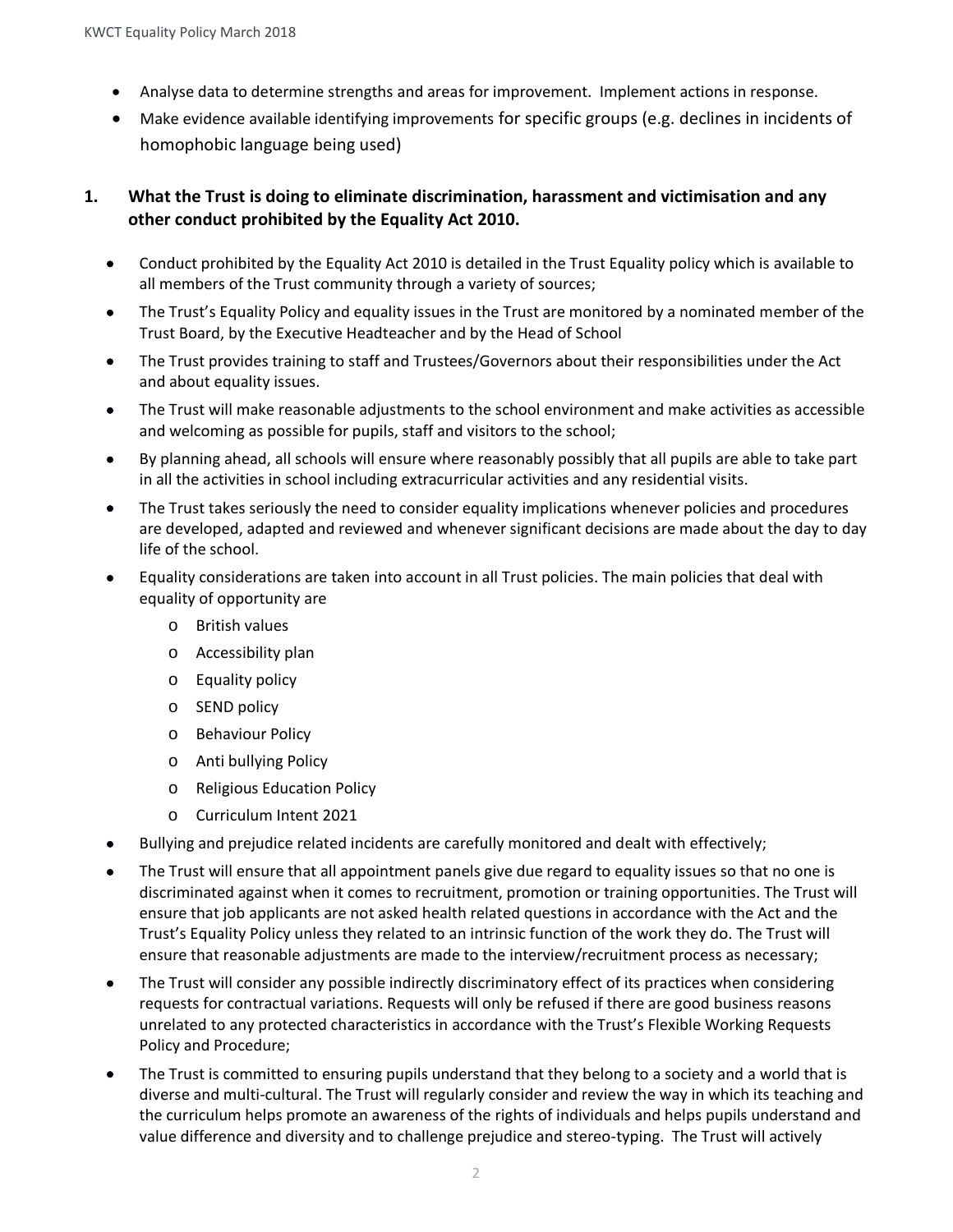promote equality, diversity and fundamental British values though the curriculum and by creating an environment which demands respect for all.

### **What the Trust is doing to advance equality of opportunity between those who share a relevant protected characteristic and those who do not share it.**

- The Trust knows the needs of its population very well and collects and analyses data in order to inform planning and identify targets to achieve improvements;
- The Trust has procedures, working in partnership with parents and carers, to identify children who have a disability through admissions meetings;
- The Trust collects data and monitors the progress and achievement of groups of learners by the relevant and appropriate protected characteristics and taking into account the groups of learners identified in the Ofsted Common Inspection Framework. This information will help the Trust ensure that pupils are achieving their potential, the Trust is being inclusive in practice and that trends are identified which will help to inform the setting of the Trust's equality objectives;
- The Trust will publish attainment data which shows how pupils with different characteristics are performing in helping to identify whether there are any areas of inequality which need to be addressed, ASP will be used as this contains much detailed analysis by relevant characteristics;
- The Trust will take action to close any gaps in progress or achievement for example, for those making slow progress in acquiring age appropriate literacy and number skills;
- The Trust will collect, analyse and use data in relation to attendance and exclusions of different groups.
- The Trust will review information about staff recruitment, retention, training opportunities and promotion to ensure that all staff have equality of opportunity;
- The Trust will ensure that it engages and consults with those people who are affected by a policy or activity in the design of new policies and in the review of existing ones;
- The Trust will encourage pupils with particular characteristics to participate fully in school activities for example by encouraging both boys and girls and pupils from different ethnic backgrounds to be involved in the full range of school clubs and societies;
- The Trust has disabled access, disabled parking bays, and a disabled toilet
- The Trust is fully aware of the dietary requirements of ethnic groups within its schools and makes food for all of our pupils taking into account equality issues;
- The Trust will avoid language that runs the risk of placing a ceiling on any child's achievement or that seeks to define their potential as learners, such as" less able". The Trust will use a range of teaching strategies that ensures it meets the needs of all children;
- The Trust will provide support to children at risk of underachieving; the Trust is alert and proactive about the potentially damaging impact of negative language in matters such as race, gender, disability and sexuality;

#### **2. What the Trust is doing to foster good relations across all protected characteristics.**

- The Trust will prepare children for life in a diverse society and ensure that there are activities across the curriculum that promote the spiritual, moral, social and cultural development of children;
- The Trust teaches about difference and diversity and the impact of stereotyping, prejudice and discrimination through PSHE and citizenship and across the curriculum;
- The Trust will use materials and resources that reflect the diversity of the school population and local community in terms of race, gender, sexual identity and disability, avoiding stereotyping;
- The Trust promotes a whole-school ethos and values which challenge prejudice-based discriminatory language, attitudes and behaviour;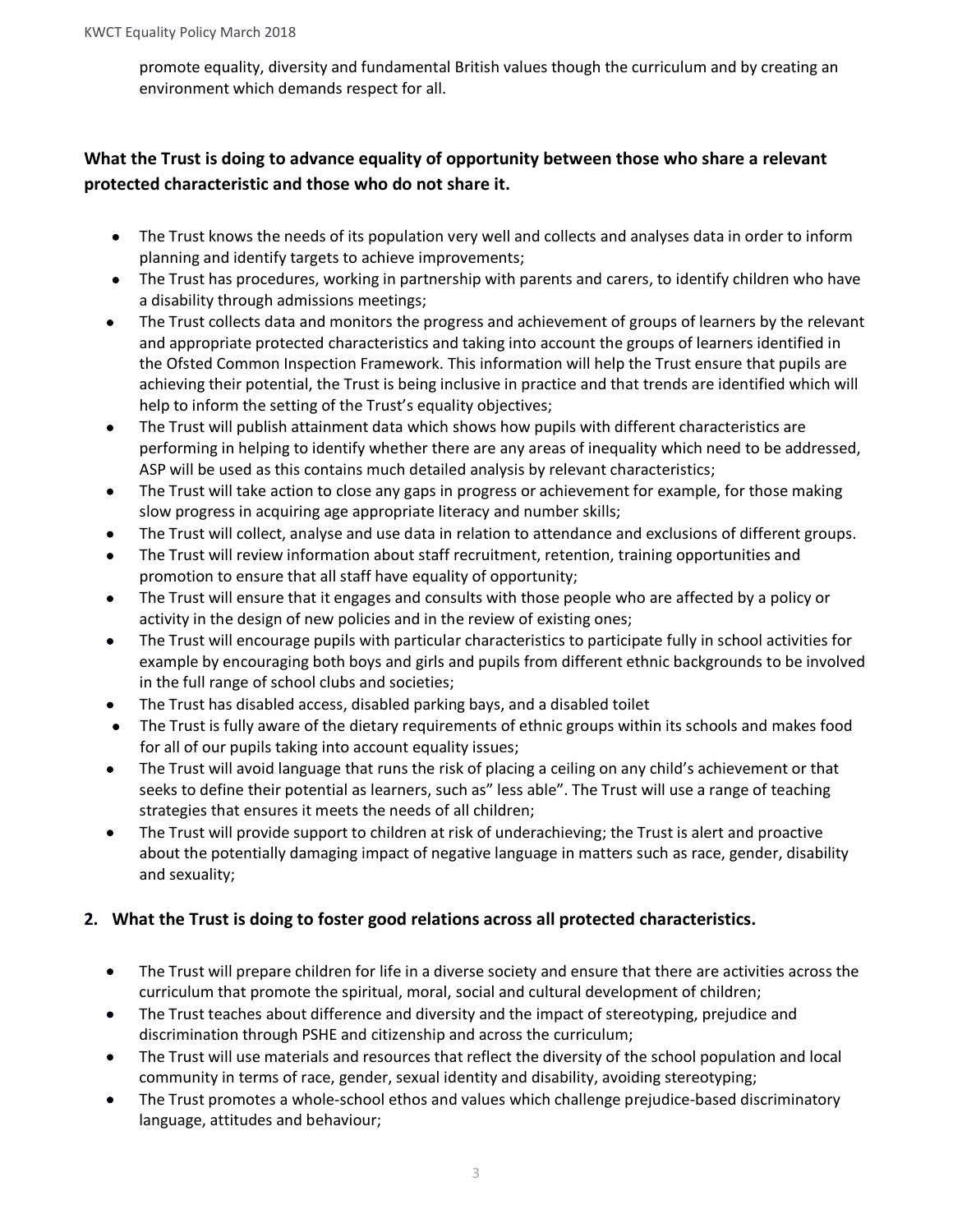- The Trust provides opportunities for children to appreciate their own culture and celebrate the diversity of other cultures;
- The Trust includes the contribution of different cultures to world history that promote positive images of people;
- The Trust provides opportunities for pupils to listen to a range of opinions and empathise with different experiences;
- The Trust promotes positive messages about equality and diversity through displays, school assemblies, visitors and whole school events;
- The Trust will review relevant feedback from the annual parents' questionnaires and from parents' evening, from issues raised in Annual Reviews or reviews of progress on Individual Education Plans/Personalised Provision Maps, mentoring and support;
- The Trust will secure and analyse responses from staff surveys, staff meetings and training events review feedback and responses from the children and groups of children, from the school council, PSHE lessons, and whole school surveys on children's attitudes to self and school.

### **The Trust's current Equality Objectives are:-**

- 1. To continue to develop our work on gender equality through ensuring that children are presented with a range of non-stereotypical role models and resources.
- 2. To continue to broaden the staff and children's knowledge and awareness of our multi-faith community.
- 3. To ensure that high aspirations are at the heart of every children's school experience.
- 4. To ensure that all children have an increased awareness of disability equality both in terms of their own school peers and in wider society.

## **How the Trust has developed its objectives:-**

The Trust's current equality objectives represent the Trust's priorities and are the outcome of a careful review and analysis of data and other information. They also take into account national and local priorities and issues. In particular:-

- The objectives are based on consultation conducted with staff, children, governors and parents and carers and evidence collected and published;
- The objectives are specific and measurable they meet the Trust's needs and are achievable;
- The objectives are integrated into the Trust improvement plan;
- The Trust will publish its objectives on the Trust's website;
- The Trust will report annually to the Trust Board on progress towards achieving the objectives;
- Evidence will be published on the Trust website of the steps being taken and the progress towards meeting these objectives;
- Evidence of steps taken and progress made towards meeting past objectives will also be published;
- The objectives will be reviewed annually and will be updated at least every four years.